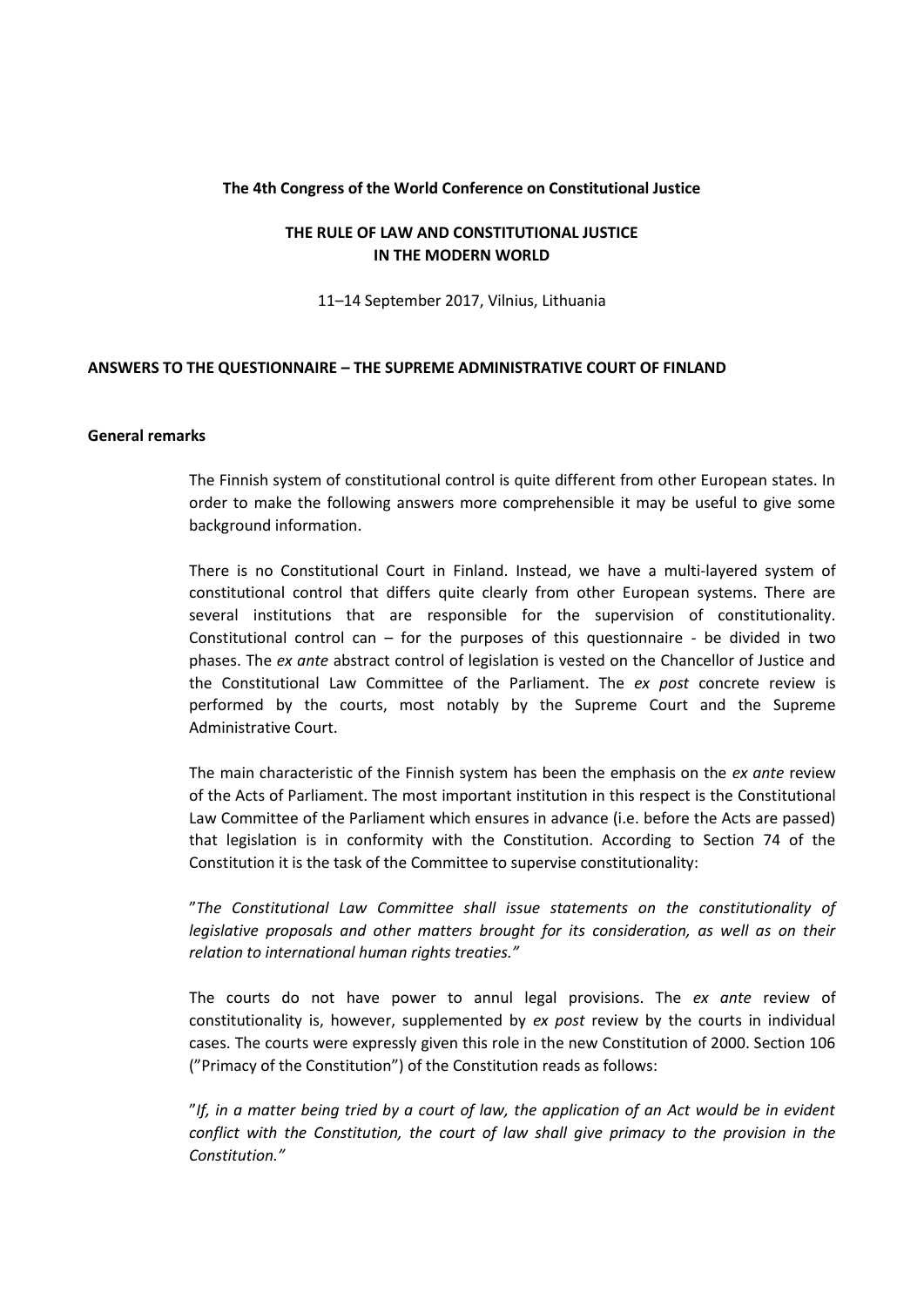The courts have been quite restrictive in their use of the primacy provision. Instead, they frequently use an interpretation method in which the Acts are interpreted in a manner which is best compatible with the Constitution (fundamental / human rights friendly interpretation). The enhanced role of constitutionally guaranteed fundamental rights and international human rights has, in general, necessitated the weighing of competing rights and interests in the courts in a way which formerly was rather regarded as something belonging merely to the competence of the legislature.

The principle of rule of law is occasionally referred to in the opinions and reports of the Constitutional Law Committee. The courts do not usually refer directly to the principle. They do, however, frequently adjudicate on issues that contain elements which are part of the rule of law as a wider concept.

## **Answers to the Questionnaire**

## **A. The rule of law and constitutional justice in the modern world**

## **I. The different concepts of the rule of law**

*1) What are the relevant sources of law (e.g. the Constitution, case-law, etc.) which establish the principle of the rule of law in the legal system of your country?*

> The principle of the rule of law is, *sensu stricto*, expressly stipulated in Section 2.3 of the Constitution. It reads as follows:

> "The exercise of public powers shall be based on an Act. In all public activity, the law shall be strictly observed."

> In addition to this rather formalistic notion of the rule of law principle<sup>1</sup> a number of other provisions of the Constitution emphasise different aspects of the principle<sup>2</sup>. Examples of those are equality and non-discrimination (Section 6), the principle of legality in criminal cases (Section 8), the right of access to information (Section 12) fair trial / access to justice / good administration (Section 21) and official accountability (Section 118). These and other elements of the rule of law are further realised in ordinary laws, practice of the Constitutional Law Committee and case-law of the courts.

*2) How is the principle of the rule of law interpreted in your country? Are there different concepts of the rule of law: formal, substantive or other?*

> In Finland the principle of rule of law has, traditionally and for historical reasons, been considered mainly as a formal concept emphasising the legality principle in its different forms. In recent decades there has emerged a wider conception of the principle especially in legal literature. The rule of law in a democratic society (or, democratic Rechtsstaat) has been seen to contain also such elements as constitutional political rights, active civil society,

1

 $<sup>1</sup>$  See Venice Commission Rule of Law Checklist (CDL-AD(2016)007), p. 6.</sup>

 $2$  About the core elements of the Rule of Law, ibid. p. 7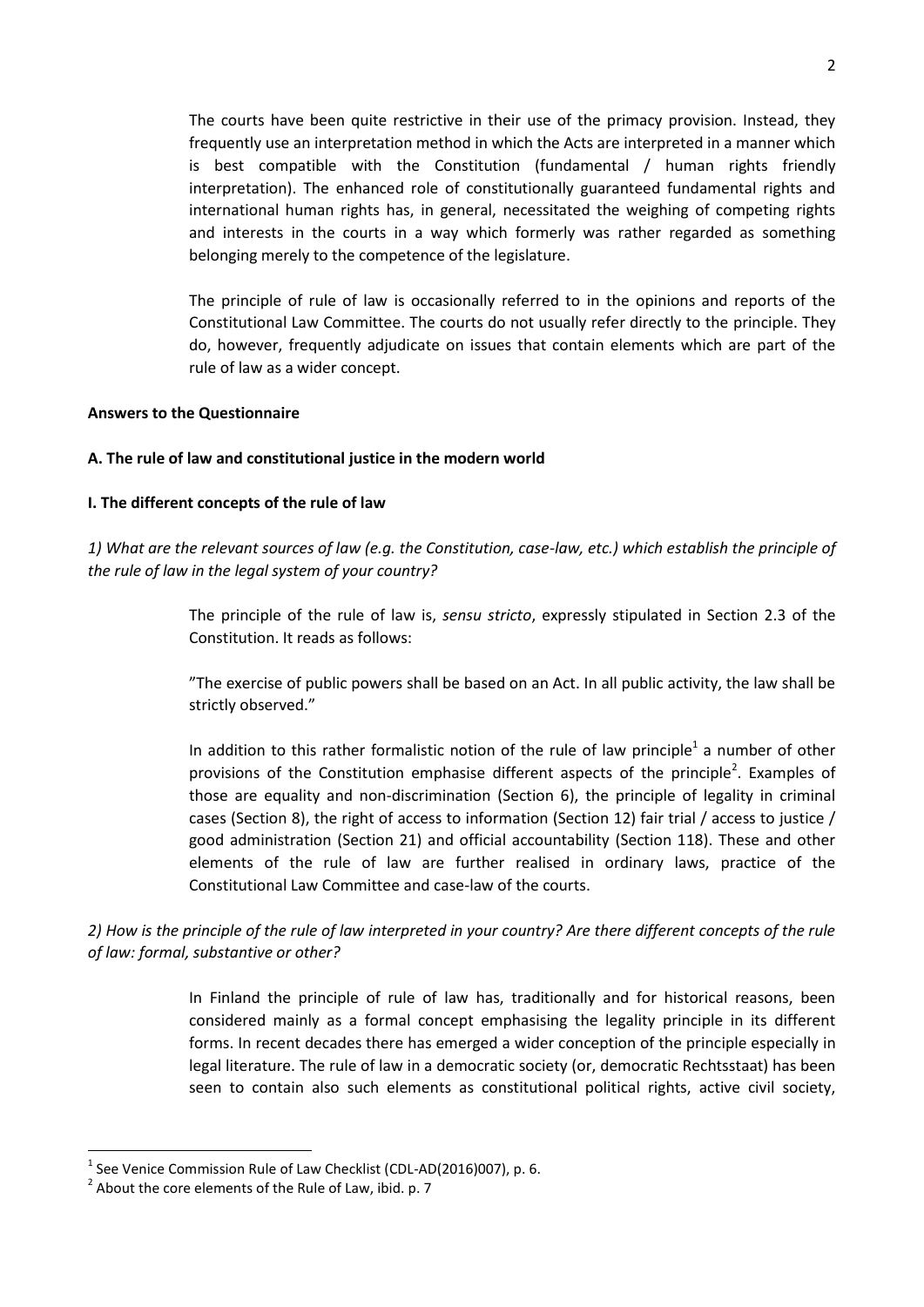equality and non-discrimination, openness and transparency of public administration, and democratic legislative process.

*3) Are there specific fields of law in which your Court ensures respect for the rule of law (e.g. criminal law, electoral law, etc.)?*

> Not usually expressly by referring to the principle as such but, by and large, the core elements of the principle underlie all fields of law applied by the Supreme Administrative Court. As such, it is one of the main tasks of our Court to ensure that all public authorities act in accordance with the law in their respective fields of competence.

*4) Is there case-law on the content of the principle of the rule of law? What are the core elements of this principle according to the case-law? Please provide relevant examples from case-law.*

See the previous answer.

As an example of the more direct application of the legality principle in our Court one could mention the case KHO (this abbreviation stands for the Supreme Administrative Court) 2016:80. In that case the Court stated that the principle of legality in Section 2.3 of the Constitution means, among other things, that an administrative authority must in its decisions reach an outcome which is in accordance with the law. Correspondingly, in legal proceedings the administrative authority is obliged to act in such a manner that it takes appropriately into account circumstances and documents speaking both in favour and against its own decision.

The Constitutional Law Committee has in recent years referred to the principle of rule of law in quite different contexts. Such include e.g.

- a) general notions about the rule of law in the context of reviewing Acts of Parliament (e.g. that the competencies of all institutions using public authority must be based on Acts of Parliament);
- b) specific notions concerning especially restrictions on fundamental rights (e.g. that a mere approval by a person does not, as such, legitimate restrictions on fundamental rights);
- c) lately, in the context of economic downturn, the Committee has emphasised that fair trial and access to justice remain the corner stones of the rule of law which entails that adequate resources must be provided to guarantee those rights.

*5) Has the concept of the rule of law changed over time in case-law in your country? If so, please describe these changes referring to examples.*

> As stated above, there has traditionally been an emphasis on the legality principle as the main feature of the principle of rule of law. The more substantive conception is mainly – if not perhaps entirely – due to the internationalisation and Europeanisation of the Finnish society and the legal system (membership of the Council of Europe and the European Union in the 1990's, constitutional revisions of 1995 and 2000).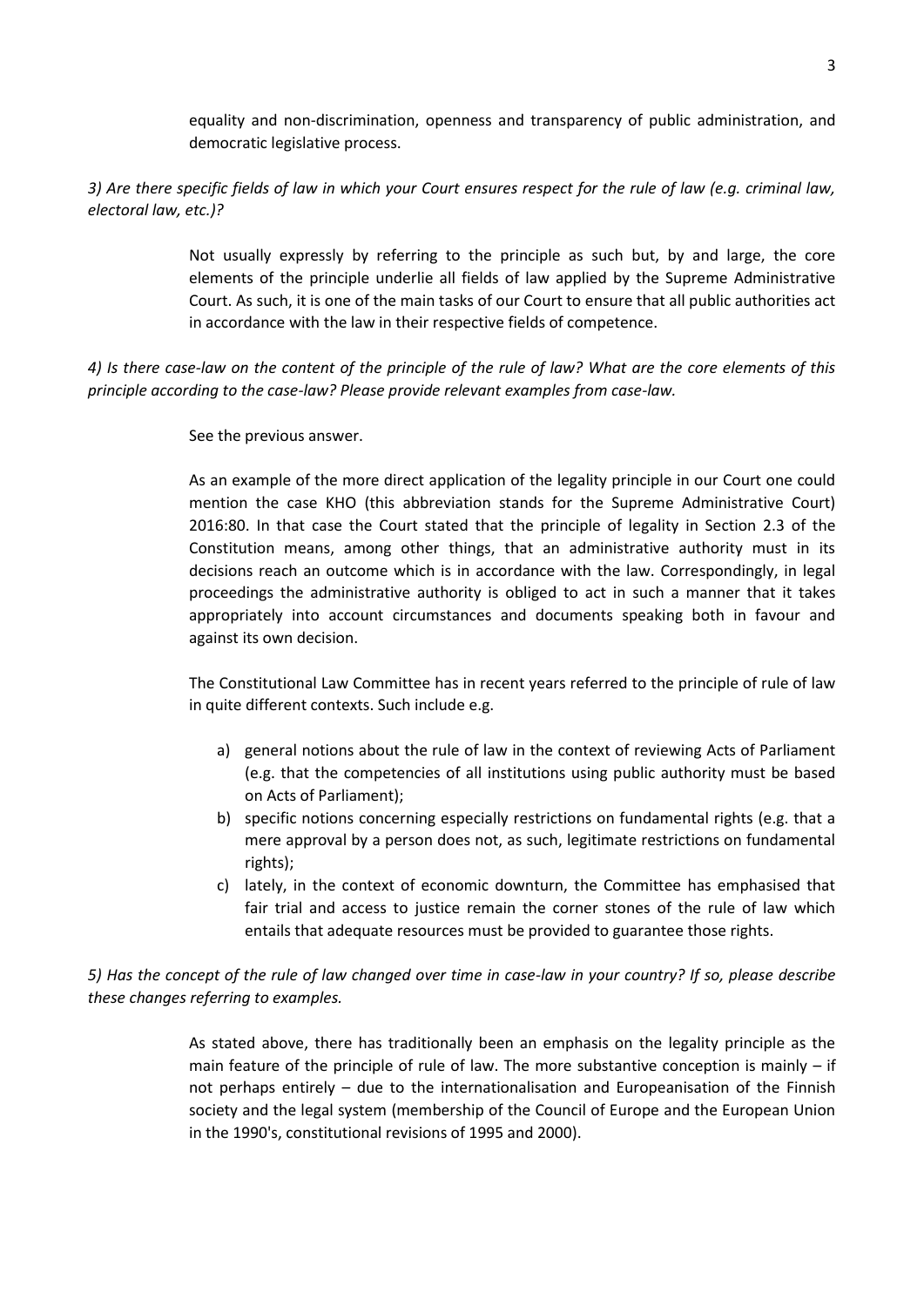*6) Does international law have an impact on the interpretation of the principle of the rule of law in your country?*

See above.

## **II. New challenges to the rule of law**

*7) Are there major threats to the rule of law at the national level or have there been such threats in your country (e.g. economic crises)?*

> Because of relatively stable political and legal culture, there have been no major threats to the principle of rule of law at the national level in recent times. The economic downturn after 2008 has, however, caused some challenges especially through limiting the resources to finance e.g. the court system. Recent political turmoils, including the rise of the social media, have been considered by some observers to pose a threat to the principle in the future.

*8) Have international events and developments had a repercussion on the interpretation of the rule of law in your country (e.g. migration, terrorism)?*

> There have been some changes or proposed changes on the level of fundamental rights protection especially concerning migration (rights of asylum seekers and persons with valid residence permits) and terrorism (data protection, competencies of internal security officials). So far, at least, these developments have been dealt with in ordinary legislative processes which include constitutional supervision.

9) *Has your Court dealt with the collisions between national and international legal norms? Have there been cases of different interpretation of a certain right or freedom by your Court compared to regional / international courts (e.g. the African, Inter-American or European Courts) or international bodies (notably, the UN Human Rights Committee)? Are there related difficulties in implementing decisions of such courts / bodies? What is the essence of these difficulties? Please provide examples.*

> The Supreme Administrative Court (and the Supreme Court) apply binding international / European legal norms side by side with national norms. In their interpretation they regularly take the case-law of the international / European courts into account. There have been no major collisions between national and international legal norms. In some cases, however, there have been minor differences. Such include e.g. questions of balancing of certain basic rights (e.g. freedom of speech / privacy rights) or the interpretation of some rights (e.g. the *ne bis in idem* principle). The courts in Finland normally change their position in line with the international / European interpretation.

> In rare cases there have been difficulties in implementing decisions of the international courts. For example, in one case it happened that in our Court's view the European Court of Human Rights had adopted an erroneous understanding of Finnish law (the Mental Health Act). In that kind of situations it can be difficult to follow the interpretation of the international court.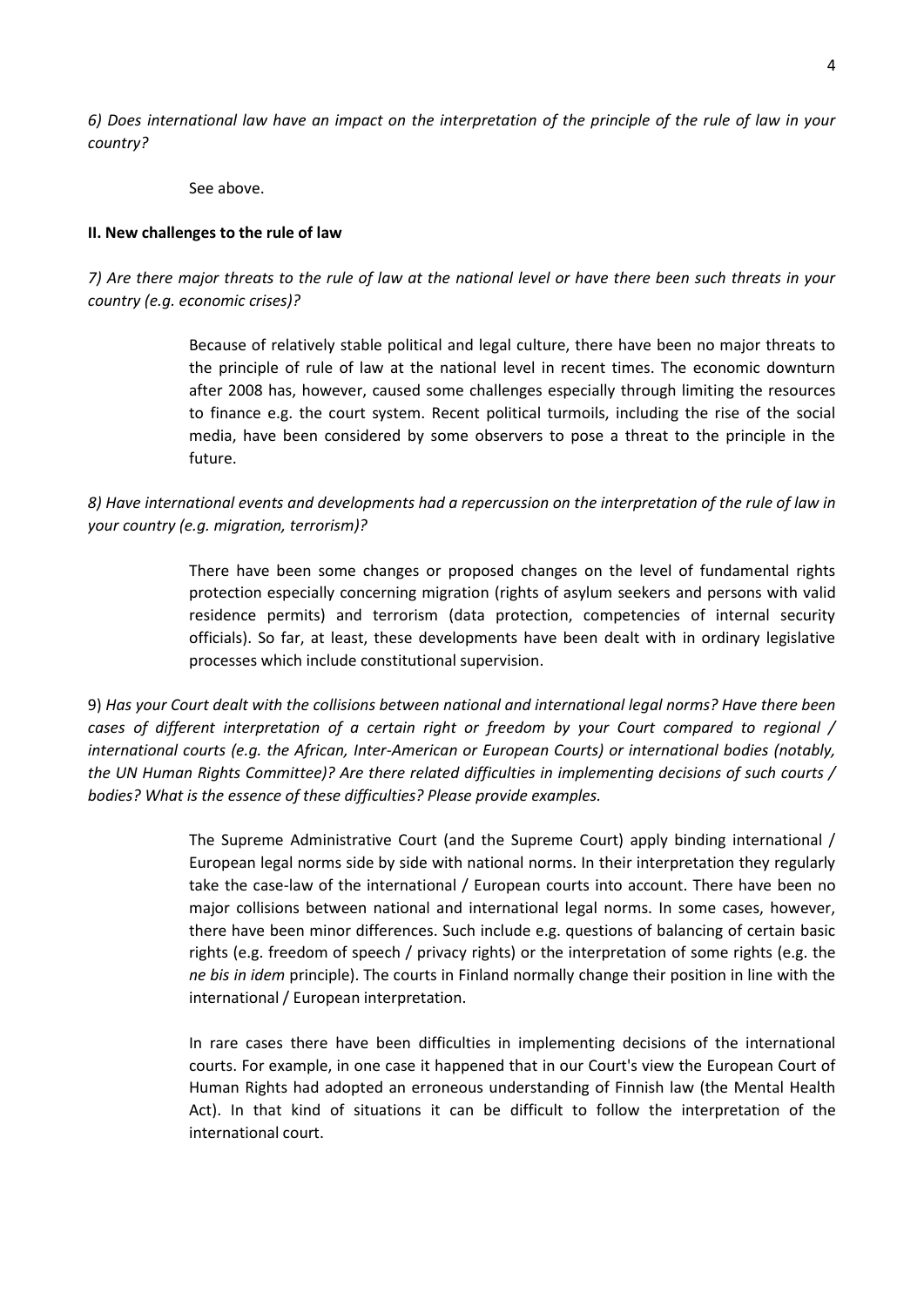#### **III. The law and the state**

*10) What is the impact of the case-law of your Court on guaranteeing that state powers act within the constitutional limits of their authority?*

> Under the Constitution of Finland, the Supreme Administrative Court is the court of last resort in administrative cases. It deals with appeals against decisions of administrative authorities and other holders of public power (including municipal authorities). Normally the appeal is first made to the regional administrative court. In an increasing number of questions (esp. tax law and aliens law) the Court deals with the merits of the case only provided it has first granted a leave to appeal.

> The Supreme Administrative Court decides on the legality of administrative decisions. However, when deciding on the legality the Court has wide powers to examine also questions of fact and the exercise of discretion by the authorities. In most cases the Court has power to annul the decision or change it. In certain cases, typically when it concerns socalled municipal appeals (i.e. appeals against the authorities of municipalities which enjoy certain autonomy), the appeal is of a cassatory nature meaning that the Court can either uphold the decision or quash it but, in principle, not change it.

*11) Do the decisions of your Court have binding force on other courts? Do other / ordinary courts follow / respect the case-law of your Court in all cases? Are there conflicts between your Court and other (supreme) courts?*

> The Supreme Administrative Court has no general competence to act preventively in the sense that it could give binding preliminary rulings on the interpretation of certain legal provisions. The Court can, however, often act preventively by giving precedents in cases brought to the Court through the ordinary channels. The lower courts and authorities normally follow the precedents of the Court in their subsequent decisions and activities. Decisions intended to have precedent value (189 decisions year 2015) are published as socalled Yearbook decisions on the web site of the Court.

> There have been no major conflicts between the Supreme Administrative Court and the Supreme Court. In the interpretation of certain norms falling within both Courts' area of competence there have been some differences (e.g. concerning administrative sanctions, *ne bis in idem* and trademark law).

*12) Has your Court developed / contributed to standards for law-making and for the application of law? (e.g. by developing concepts like to independence, impartiality, acting in accordance with the law, non bis in idem, nulla poena sine lege, etc.).*

> Our Court has interpreted the constitutional norms considered to be part of the rule of law principle in several cases (see e.g. concerning the legality principle KHO 2016:80, above in A.I.4). The Court has, for example, developed the interpretation and application of the *ne bis in idem* principle in line with the case-law of the European Court of Human Rights in several decisions during 2011-2016.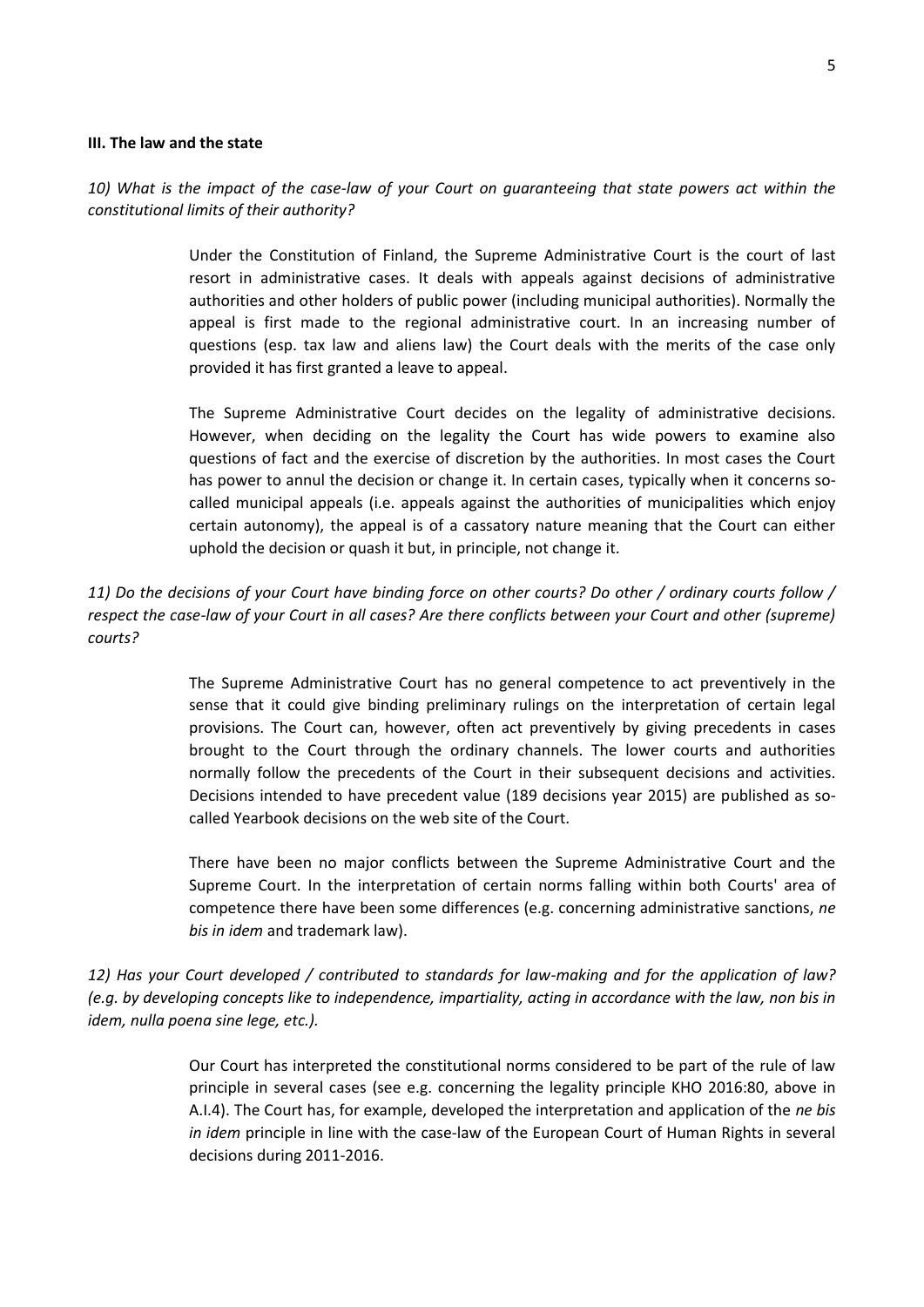There is a provision in the Constitution of 2000 dealing with the delegation of administrative tasks to others than the public authorities. Section 124 of the Constitution reads as follows:

"*A public administrative task may be delegated to others than public authorities only by an Act or by virtue of an Act, if this is necessary for the appropriate performance of the task and if basic rights and liberties, legal remedies and other requirements of good governance are not endangered. However, a task involving significant exercise of public powers can only be delegated to public authorities."*

The Constitutional Law Committee of the Parliament has developed the general interpretation of the provision in its practice over years. The Supreme Administrative Court has applied the provision of the Constitution in a number of individual cases.

According to the so-called Acts of general application within administrative law (Administrative Procedure Act, Language Act, Act on the Openness of Government Activities), these Acts are also binding on private actors exercising public administrative tasks. There is case-law of the Court dealing with actual obligations of such private actors.

*14) Are public officials accountable for their actions, both in law and in practice? Are there problems with the scope of immunity for some officials, e.g. by preventing an effective fight against corruption? Do you have case-law related to the accountability of public officials for their actions?*

> Public officials are accountable for their actions both in law and in practice. The relevant provisions of Section 118 of the Constitution read as follows:

"*A civil servant is responsible for the lawfulness of his or her official actions. (--)*

*Everyone who has suffered a violation of his or her rights or sustained loss through an unlawful act or omission by a civil servant or other person performing a public task shall have the right to request that the civil servant or other person in charge of a public task be sentenced to a punishment and that the public organisation, official or other person in charge of a public task be held liable for damages, as provided by an Act. (--)"*

The main Act governing good administration and access to justice in administrative matters is the Administrative Procedure Act. The regional administrative courts and the Supreme Administrative Court, as a court of last instance, control that public officials have acted in accordance with the law in cases brought before them. In principle, a person can be entitled to damages owing to an erroneous decision by a state or municipal authority only if he / she has been successful in appealing against the said decision in the administrative court.

The Chancellor of Justice and the Ombudsman, within their competence prescribed in law, also exercise oversight to ensure that public authorities and officials observe the law and fulfil their duties. They have competence to investigate complaints, launch own investigations and carry out on-site inspections in official agencies and institutions.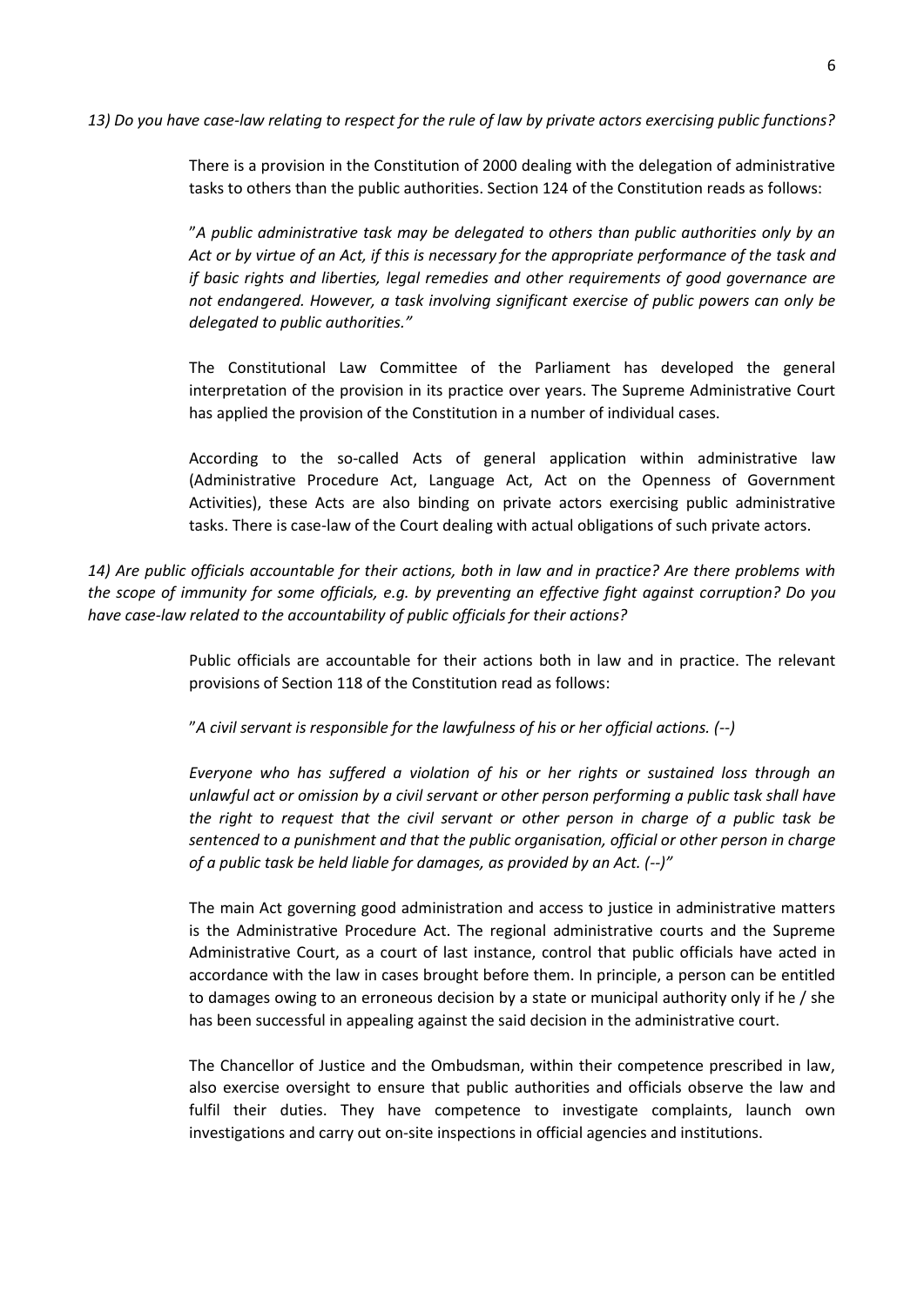Chapter 40 in the Criminal Code contain provisions of crimes conducted while exercising public authority (e.g. bribery, breach of official secrecy, abuse of public office and violation of official duty). The general courts deal with these criminal matters. The Supreme Court has given several precedents concerning the criminal accountability of public officials for their actions.

According to Section 114 of the Constitution a charge against a Member of the Government for unlawful conduct in office is heard by a specialised court, the High Court of Impeachment. The decision to bring a charge is made by the Parliament, after having obtained an opinion from the Constitutional Law Committee concerning the unlawfulness of the actions of the Minister. The threshold of impeachment in these cases is somewhat higher than against public officials. A decision to bring charges against a Member of the Government may be made if he or she has, intentionally or through gross negligence, essentially contravened his or her duties as a Minister or otherwise acted clearly unlawfully in office. Charges against the President of the Republic are also heard before the High Court of Impeachment after a vote by three fourths of the votes cast in the Parliament. The criminal liability of the President can only be triggered on the basis of treason, high treason or a crime against humanity (Section 113 of the Constitution).

## **IV. The law and the individual**

# *15) Is there individual access to your Court (direct / indirect) against general acts / individual acts? Please briefly explain the modalities / procedures.*

The courts do not have the power to annul general acts. They can, however, in individual cases disapply a provision of Act which is in evident conflict with the Constitution (Section 106 of the Constitution, see KHO 2008:25) or a Decree or another statute of a lower level which is in conflict with the Constitution or another Act (Section 107 of the Constitution, see KHO 2010:27).

Any individual affected by an administrative decision in a way defined by the law can bring the case to the regional administrative court. There are some limitations in law concerning the right to bring the case to the Supreme Administrative Court (e.g. leave to appeal). For more details, see A.III.10 above.

# *16) Has your Court developed case-law concerning access to ordinary / lower courts (e.g. preconditions, including, costs, representation by a lawyer, time limits)?*

Our Court has a large amount of case-law concerning Section 21 (Protection under the law) of the Constitution and ordinary Acts implementing that provision. The right of appeal / access to justice in administrative matters is mainly covered by the provisions of the Administrative Judicial Procedure Act which is one of the main sources of law in our Court.

## *17) Has your Court developed case-law on other individual rights related to the rule of law?*

There is a wide range of case-law related to e.g. equality / non-discrimination, right of access to information and good administration.